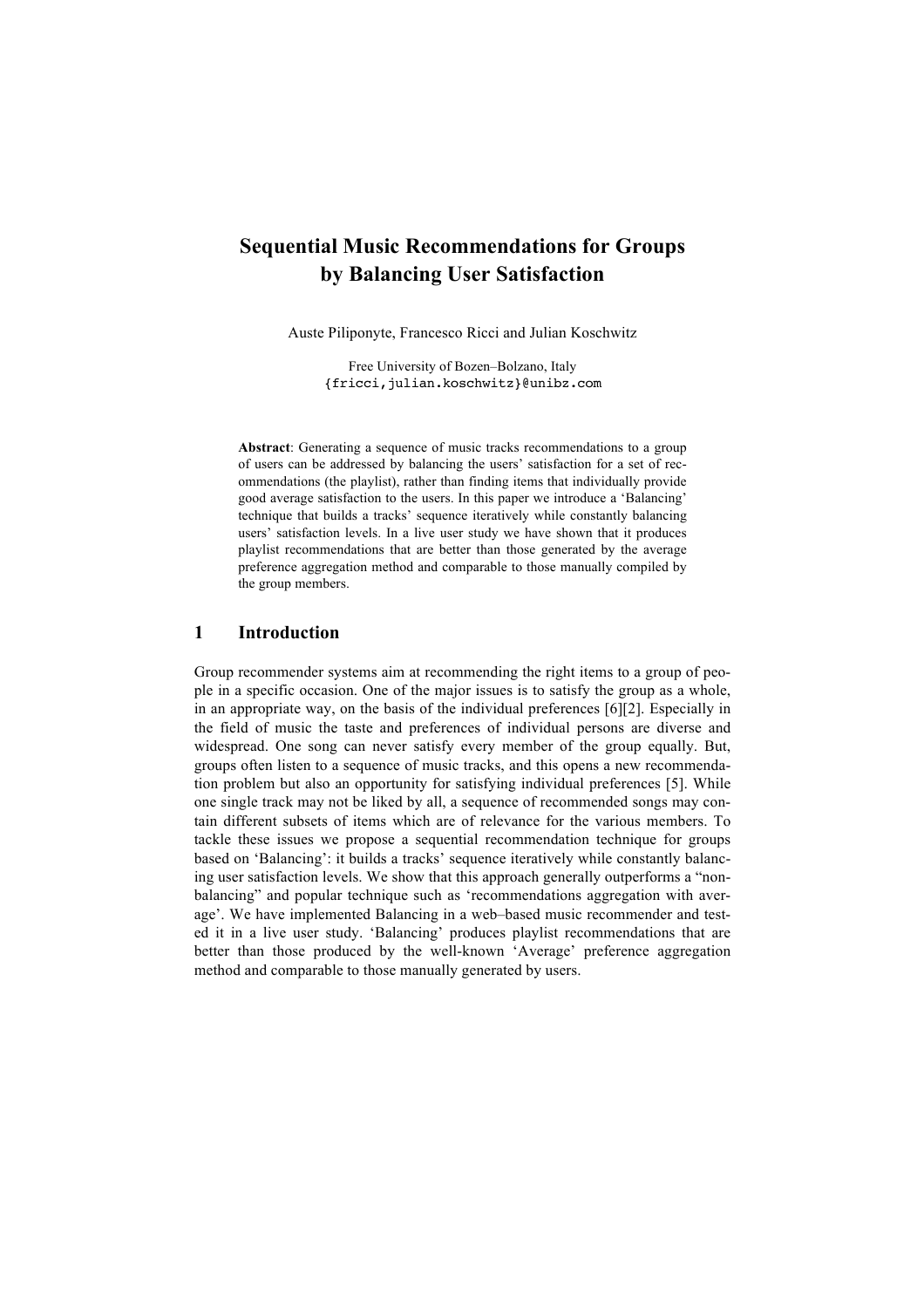## **2 Related Work**

Apart from extensive research in the field of sequential recommendations for single user, e.g. automatic playlist generation based on track similarity [8] there has so far been significantly less effort in the area of sequential recommendations for groups [2] [9]. Masthoff [4] [5] has conducted a substantial amount of user studies in this domain. In the research with a group of people watching TV-News she observed that people, when making group recommendations, often prefer certain group rating aggregation strategies, i.e., Average, Average without Misery and Least Misery. Generally Masthoff stresses that groups care primarily about fairness within the group and stir towards "preventing misery and starvation" [5]. Having this in mind we have conjectured that for group recommendation tasks where the group consumes several recommendations (e.g., in a sequence) the 'Balancing' strategy, which is mentioned in the previous section, can be very promising. Baccigalupo [1] has implemented a web radio that takes into account its listeners' preferences and plays a sequence of music. This music sequence is built iteratively by a Case-Based Reasoning process that has three major steps: Retrieve, Reuse, and Revise. In the Retrieve step they obtain a ranked list of songs. The list is produced from the entire collection of music tracks removing the tracks of recently played artists. The songs in the list are ranked according to the smoothness of the transition they would make from the previous song in the sequence. In the Reuse step the best scoring music tracks in the candidate list are re-ranked. In order to combine individual track ratings of each listener into a group rating they use a method they call satisfaction-weighted aggregation. When combining individual preferences more weight is given to the less satisfied listeners. From a newly produced ranked list they then remove the tracks that at least one listener rated below a certain misery threshold. In the final Revise step the listeners are given a possibility to adjust their preferences through explicit feedback. At the end of this step the top ranked candidate is selected and added to the music sequence.

## **3 Music Compilation Recommendation**

In this section we present our original approach to generate a sequence of music tracks recommendations for a group of users. The technique that we propose builds a tracks' sequence iteratively while constantly balancing user satisfaction levels. We hypothesized that our approach could produce recommendations that outperform the current state of the art techniques. Moreover, we assumed that our system would be able to compete with humans at least with respect to some aspects, such as recommendation goodness and fairness. A recommendation can be considered to be good if it satisfies each group member, and it is fair if the accumulated satisfaction level (the overall satisfaction level as it is measured so far) of each group member is similar to that of other group members. We have also made a hypothesis [7] that emotional decay is of importance when calculating cumulative satisfaction. Emotional decay describes the fading of emotions over time, which is based on the belief that user satisfaction (or dissatisfaction) with experienced items fades over time, and that items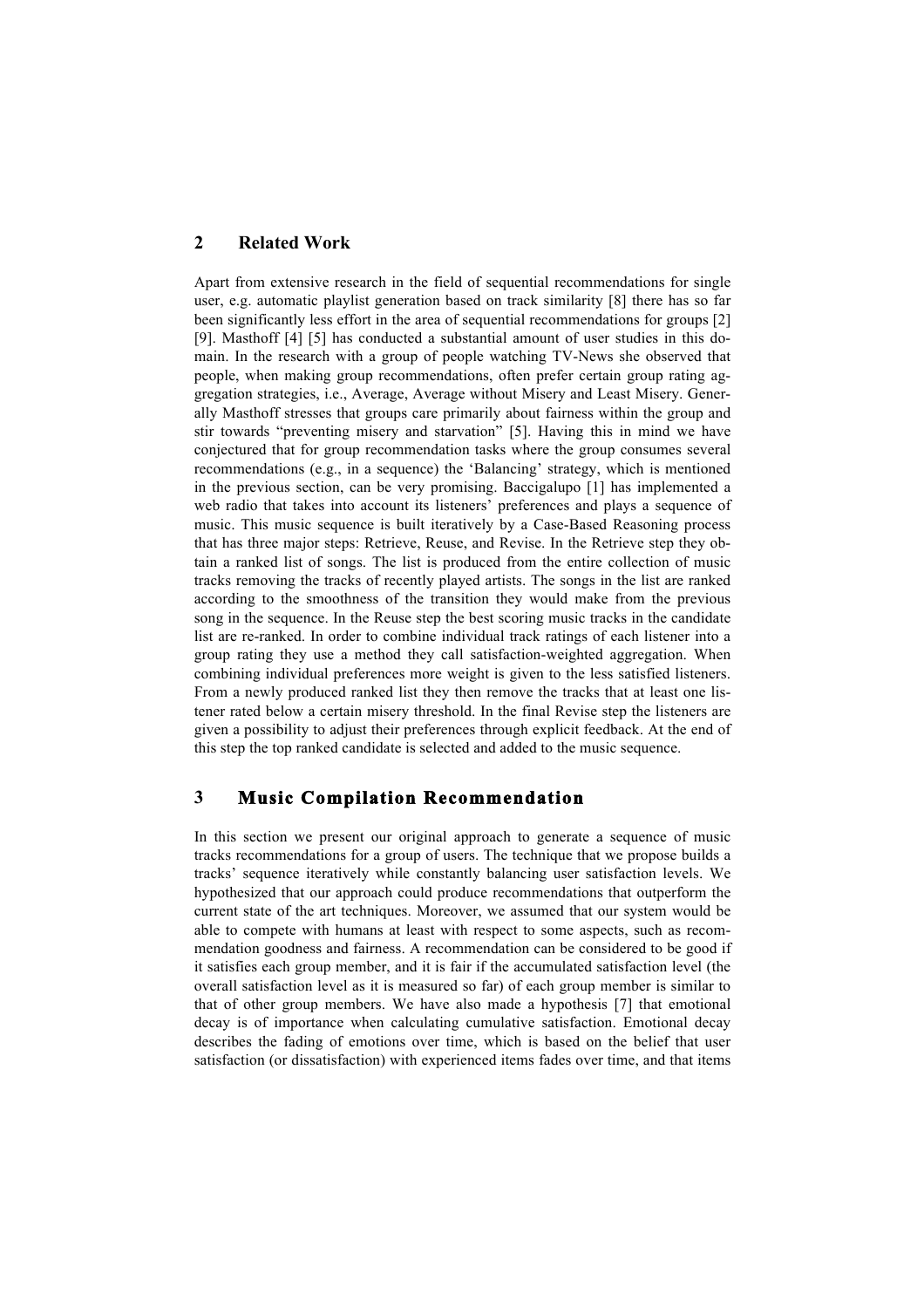that were experienced more recently contribute more to the overall user satisfaction with a sequence of items. We have designed and developed a web application that provides music track recommendations for groups. Music track recommendations can be either produced by humans (other group members) or by the system. System recommendations are made in two major steps. In the first step the system makes single user rating predictions for each group member and for each music track. Rating predictions are produced using Matrix Factorization collaborative filtering [3]. In the second step individual recommendations are aggregated and a sequence of 10 tracks is composed and returned as the system recommendation to the group. Aggregation is done using one of three alternative aggregation approaches that are described below. The first approach is using the 'Average' of the predicted ratings to select the items to include in the playlist. First it computes the group score for each music track  $i \in I$ using the formula:

$$
score(G, i) = \frac{\sum_{u \in G} r^*(u, i)}{|G|}
$$

Here  $r^*(u, i)$  is the predicted rating of user *u* for item *i*, and *G* is a group user *u* belongs to. Then the ten tracks with the highest group score are returned as recommended playlist.

The second approach, 'Balancing without Decay', operates in two steps. First a candidate set is built using average aggregation, i.e., a set of candidate tracks with large average predicted rating is found. In the second step the sequence to be recommended is built using only tracks from the candidate set. While building the sequence we monitor the accumulated predicted satisfaction level of each user, i.e., the sum of the predicted ratings of the tracks. Here we assume that the user-accumulated satisfaction is equally influenced by all the previous tracks in the playlist. The accumulated satisfaction function looks as follows:

$$
sat(u, S) = \frac{\sum_{i \in S} r^*(u, i)}{\sum_{i \in M} r^*(u, i)}
$$

Where  $u$  is a user,  $i$  is a track,  $r^*(u,i)$  is the predicted rating for track  $i$  and user  $u$ . If  $u$ has rated *i*, then the true rating is used. *S* is track sequence that has been built till that moment. *M* is a set of *|S|* tracks that have the highest explicit or predicted rating for user *u* in the entire collection. The set *M* is the set that would be recommended to the user if he had requested an individual recommendation and it is used to normalize the user satisfaction. In order to select a new track to be added to a partially completed recommendation sequence we calculate for each remaining track in the candidate list the accumulated satisfaction of each group member with the sequence that would be produced after adding that track to the current sequence. Having done that, we calculate sums of all possible differences between the group members' satisfactions. Finally, we select and add the track that has the smallest sum of satisfaction differences.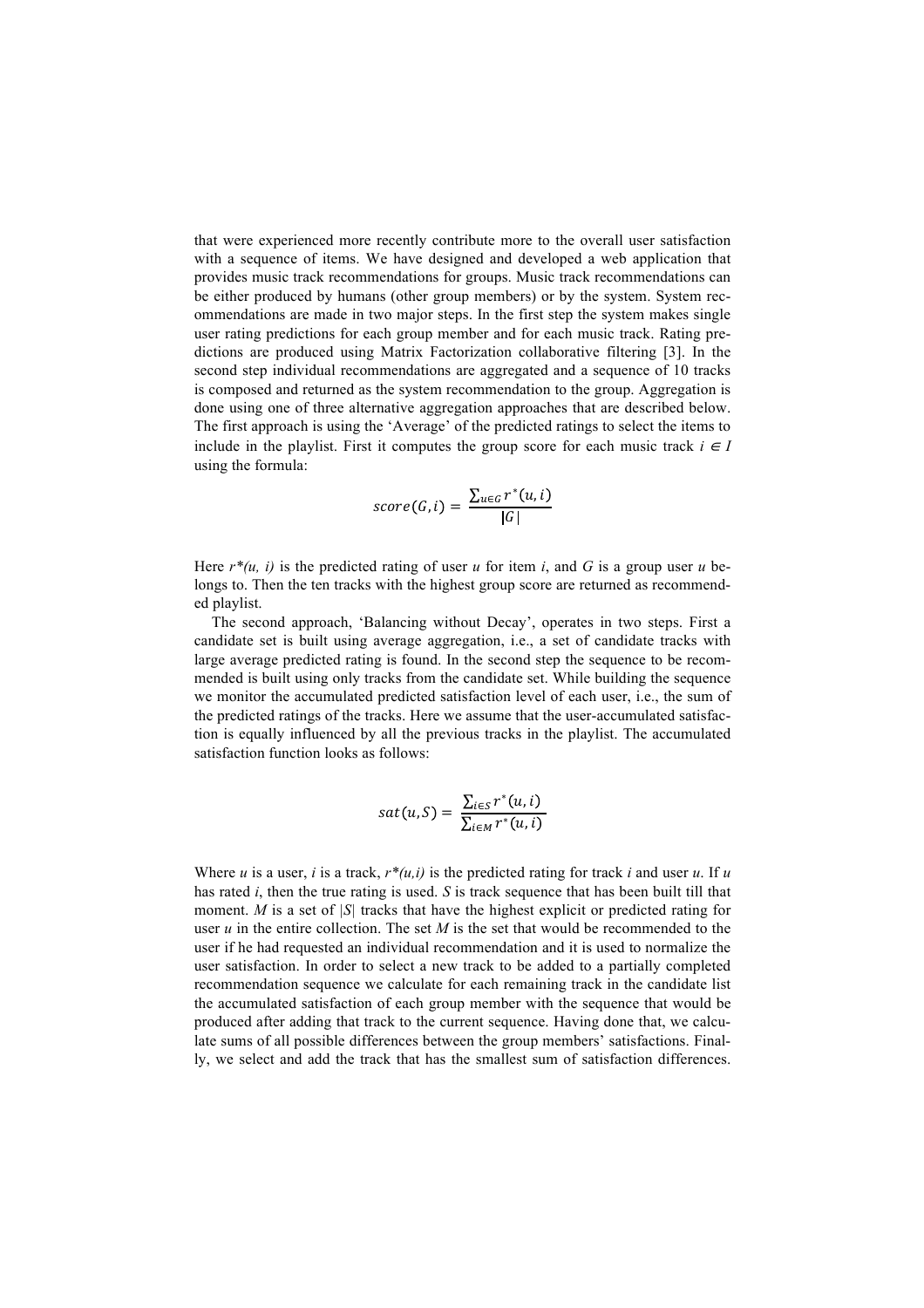This process is iterated, starting with a sequence of one single track (having the largest average satisfaction) until a sequence of desire length (10 tracks in our experiments) is obtained. This is finally recommended to the user.

The third aggregation approach is 'Balancing with Decay' which differs from 'Balancing without Decay' approach only with respect to the cumulative satisfaction function used. In 'Balancing with Decay' approach user cumulative satisfaction is calculated using the following formula:

$$
sat(u, S) = \frac{\sum_{k=1}^{|S|} \gamma^{|S|-k} r^*(u, i_k)}{\sum_{l=1}^{|M|} \gamma^{|M|-k} r^*(u, i_l)}
$$

Where *S* is track sequence that has been built till that moment. *M* is a set of *|S|* tracks that have the highest explicit or predicted rating by user u in the entire collection, *u* is a user, *ik* is a track from *S*, while *il* is a track from *M*.  $r^*(u,i)$  is the predicted rating for track *i* and user *u*. If *u* has rated *i*, then the true rating is used. Finally,  $\gamma$  is a decay parameter. The decay parameter ensures that recent tracks get more importance when calculating user satisfaction. In order to test our hypotheses we implemented a system that enables users to enter ratings; set playlist recommendations for groups composed by a master user; evaluate playlist recommendations built by the system with the three mentioned approaches and those generated by the group members. The total number of users that have registered and left at least one music track rating in the study was 77. Users have left 5160 ratings in total with the average of 67 ratings per user. With 1068 music tracks in our dataset, this amounts to a 6% density of the ratings. When compared to the density of standard recommender system datasets (Netflix Challenge dataset: 1.17%; Yahoo! Music dataset: 0.04%), it can be considered as a not sparse data set. At the beginning of the experiment it was necessary for each participant to rate a substantial amount of music tracks. Then, participants were divided into groups, which were composed automatically by building a group of three users as soon as three new members registered to the system. The users were requested to make music track sequence recommendations for their groups. In order to accomplish that task users were able to browse the ratings of the other group members for assessing their music preferences. Afterwards they were presented with two sequences, a system recommendation, that was built using one of the three methods mentioned above, and a track sequence produced by a randomly chosen group member, through a set of questions they had to evaluate both sequences in comparison (Fig. 1). Users were not aware of who had generated the recommendations. We provide bellow a short summary of the results since the complete results would extend the scope of this workshop paper, for more information the reader is referred to [7]. Testing 'Average' algorithm against 'Balancing', the 'Balancing with Decay' method was more often preferred to human recommendations than the 'Average' method was. When users had to choose playlists created with 'Average' in comparison to user-generated playlists, 72% selected the latter. 'Balancing without Decay' gained better results with 58% of the participants selecting user generated playlist and 'Balancing with Decay ' scored a solid 62% in favor of the computed aggregation method opposed to 38% for the user generated playlists.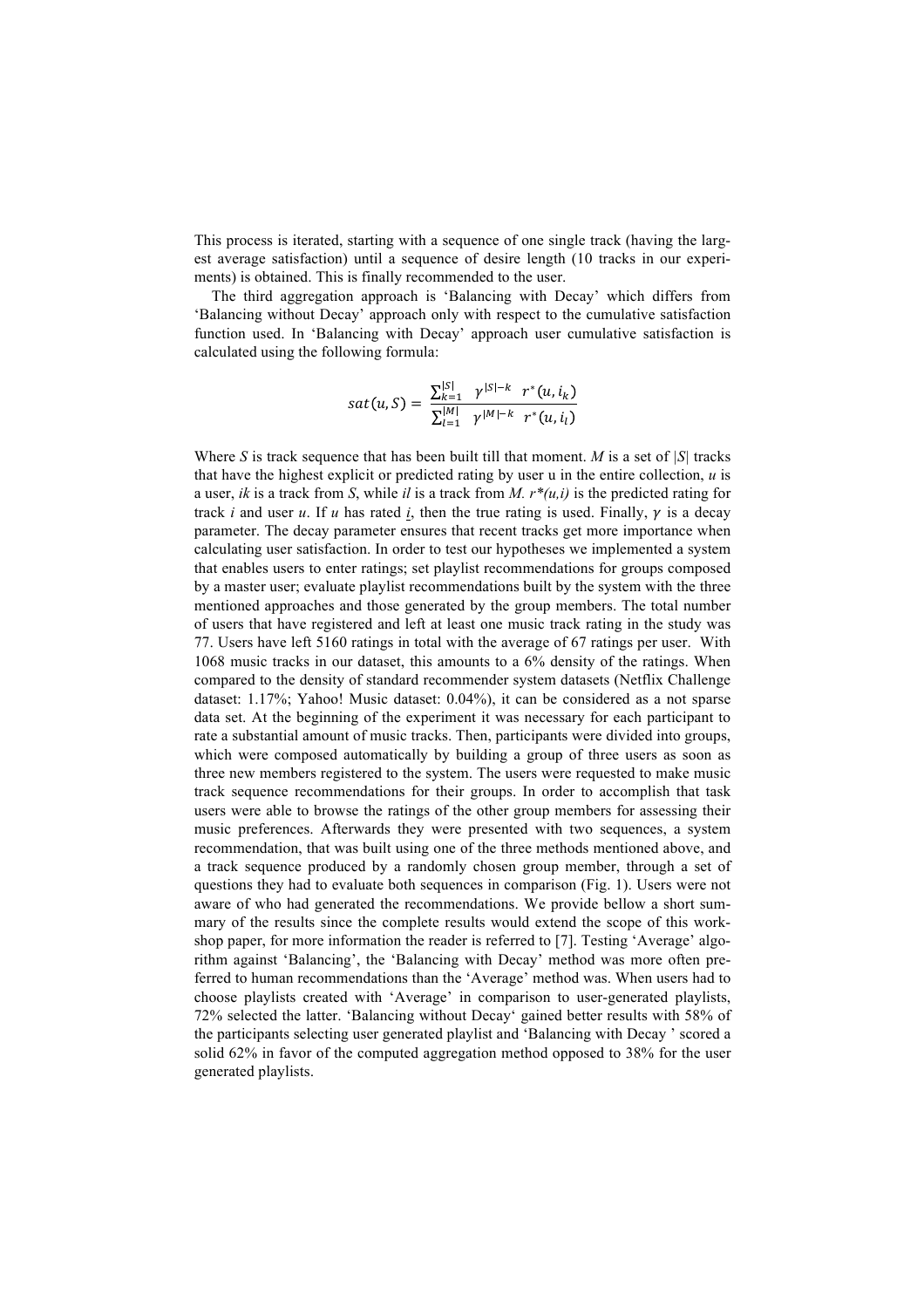| Home<br><b>Tracks</b><br>Groups           | <b>Recommendations</b>                                                       | Predictions |              |                                                                                                                                                                                                                                                                                                             |
|-------------------------------------------|------------------------------------------------------------------------------|-------------|--------------|-------------------------------------------------------------------------------------------------------------------------------------------------------------------------------------------------------------------------------------------------------------------------------------------------------------|
| group_a61<br>e.                           |                                                                              |             |              |                                                                                                                                                                                                                                                                                                             |
|                                           |                                                                              |             |              | This is the last phase of the experiment. We ask you to evaluate two recommendations for music track sequences that were made for your group. One of the                                                                                                                                                    |
|                                           |                                                                              |             |              | recommendations is made by one of your group members and the other by the program. The two recommendations are put in a random order.<br>When evaluating the recommendations take into consideration the fact that recommendations were made for the whole group and should sufficiently satisfy each group |
| member.                                   |                                                                              |             |              |                                                                                                                                                                                                                                                                                                             |
| <b>Recommendation 1:</b>                  |                                                                              |             |              |                                                                                                                                                                                                                                                                                                             |
| <b>Artist</b>                             | Title                                                                        | Genre       |              |                                                                                                                                                                                                                                                                                                             |
| Nirvana                                   | Come As You Are                                                              | rock        | play         | Q1: How good is this recommended sequence for your<br>$\frac{1}{2}$                                                                                                                                                                                                                                         |
| <b>Green Day</b>                          | Holiday                                                                      | pop         | play         | group?<br>Q2: How good is this recommended segence for you                                                                                                                                                                                                                                                  |
| John Mayall & The Bluesbreakers           | Kokomo                                                                       | blues       | play         | personally?<br>è.<br>Q3: To what extend does this recommended sequence                                                                                                                                                                                                                                      |
| Rockmafia                                 | The Big Bang                                                                 | pop         | play         | $\cdots$<br>contain interesting and unexpected tracks that you think you<br>****<br>group would like?<br>1.1.1.1                                                                                                                                                                                            |
| <b>Linkin Park</b>                        | Numb                                                                         | pop         | play         | Q4: How good is this recommended sequence compared to<br>similar<br>Ð<br>the one that you have suggested?                                                                                                                                                                                                   |
| <b>Tom Petty</b>                          | I Won't Back Down                                                            | rock        | play         |                                                                                                                                                                                                                                                                                                             |
| Jet                                       | Are You Gonna Be My Girl                                                     | pop         | play         | show your recommendation sequence                                                                                                                                                                                                                                                                           |
| Gonzalo Rubalcaba                         | The Hard One                                                                 | jazz        | play         |                                                                                                                                                                                                                                                                                                             |
| Stevie Ray Vaughan                        | 08 - Little Wing                                                             | blues       | play         |                                                                                                                                                                                                                                                                                                             |
| <b>Steve Miller Band</b>                  | The Joker                                                                    | rock        | play         |                                                                                                                                                                                                                                                                                                             |
| <b>Recommendation 2:</b><br><b>Artist</b> | Title                                                                        | Genre       |              |                                                                                                                                                                                                                                                                                                             |
| <b>Muddy Waters</b>                       | <b>Long Distance Call</b>                                                    | blues       | play         | Q1: How good is this recommended sequence for your<br>H.                                                                                                                                                                                                                                                    |
| Nirvana                                   | Come As You Are                                                              | rock        | play         | group?<br>Q2: How good is this recommended segence for you<br><b>PA</b>                                                                                                                                                                                                                                     |
| Police                                    | Message In A Bottle                                                          | rock        | play         | personally?<br>Q3: To what extend does this recommended sequence                                                                                                                                                                                                                                            |
| Police                                    | Roxanne                                                                      | rock        | play         | ÷<br>contain interesting and unexpected tracks that you think you<br>group would like?                                                                                                                                                                                                                      |
| Eagles                                    | <b>Hotel California</b>                                                      | rock        | play         | Q4: How good is this recommended sequence compared to<br>F<br>the one that you have suggested?                                                                                                                                                                                                              |
| Gorillaz                                  | Feel Good, Inc.                                                              | DOD         | play         |                                                                                                                                                                                                                                                                                                             |
| The Blues Label                           | Leadbelly - Pig meat papa                                                    | blues       | play         | show your recommendation sequence                                                                                                                                                                                                                                                                           |
| The Dave Brubeck Quartet                  | Three To Get Ready                                                           | jazz        | play         |                                                                                                                                                                                                                                                                                                             |
|                                           | <b>Hey You</b>                                                               | rock        | play         |                                                                                                                                                                                                                                                                                                             |
|                                           | Wish You Were Here                                                           | rock        | play         |                                                                                                                                                                                                                                                                                                             |
| Pink Floyd<br><b>Pink Floyd</b>           |                                                                              |             |              |                                                                                                                                                                                                                                                                                                             |
|                                           | Q5: Which recommended sequence would you select for your group? O sequence 1 |             |              |                                                                                                                                                                                                                                                                                                             |
|                                           |                                                                              |             | ○ sequence 2 |                                                                                                                                                                                                                                                                                                             |
| Submit                                    |                                                                              |             |              |                                                                                                                                                                                                                                                                                                             |

**Fig. 1.** Music track evaluation

So we can conclude that 'Balancing' can achieve better performance than 'Average' algorithm. Moreover, its performance is of comparable quality to humans. This is remarkable, because we have provided users with effective tools for the construction of group recommendations and users spent a considerable amount of time in building these playlist recommendations. In addition to that, it should not be forgotten, that the main purpose of recommender systems is automatizing the recommendation process. Making recommendations is a laborious and demanding activity. This is especially true for group recommendations, where preferences of multiple people have to be combined. Therefore, 'Balancing' approach could be considered as a good alternative for human recommendations.